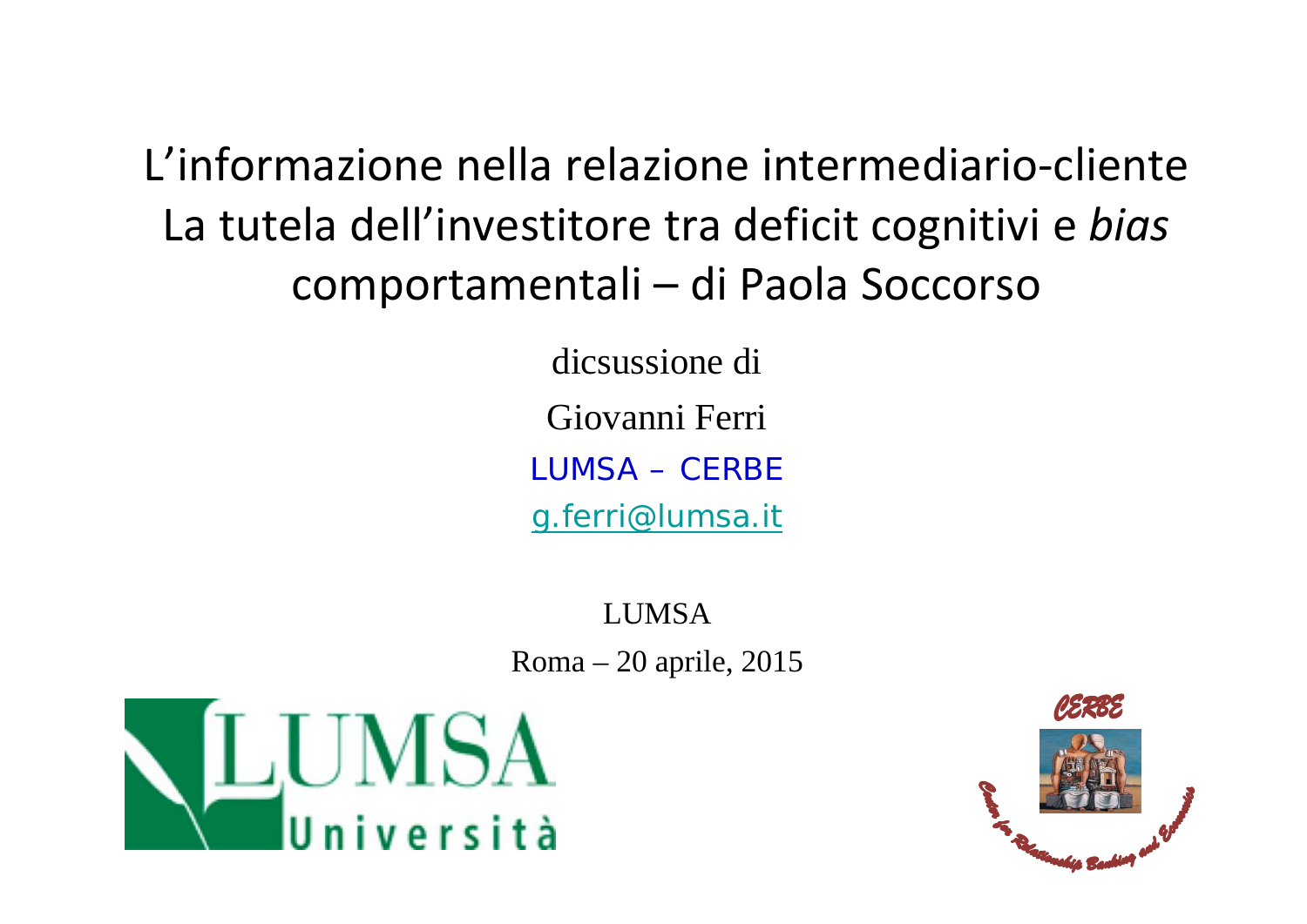# **Scaletta**

# Le dimensioni comportamentali nella "post-razionalità":

- Condotta;
- -Trasparenza;
- $\mathcal{L}_{\mathcal{A}}$ Educazione finanziaria.
- Focus sui problemi di condotta:
- -*Framing effect*;
- *Contents analysis*.

Le multe degli ultimi anni alle grandi banche internazionali:

- Distorsioni del mercato;
- -Problemi di natura etica;
- Lost reputation.
- C'è mancato Ferdinando Pecora:
- Forse c'è bisogno di tornare a forme di separazione tra banca e finanza;
- Ma gli indirizzi di policy sembrano spingere in senso inverso.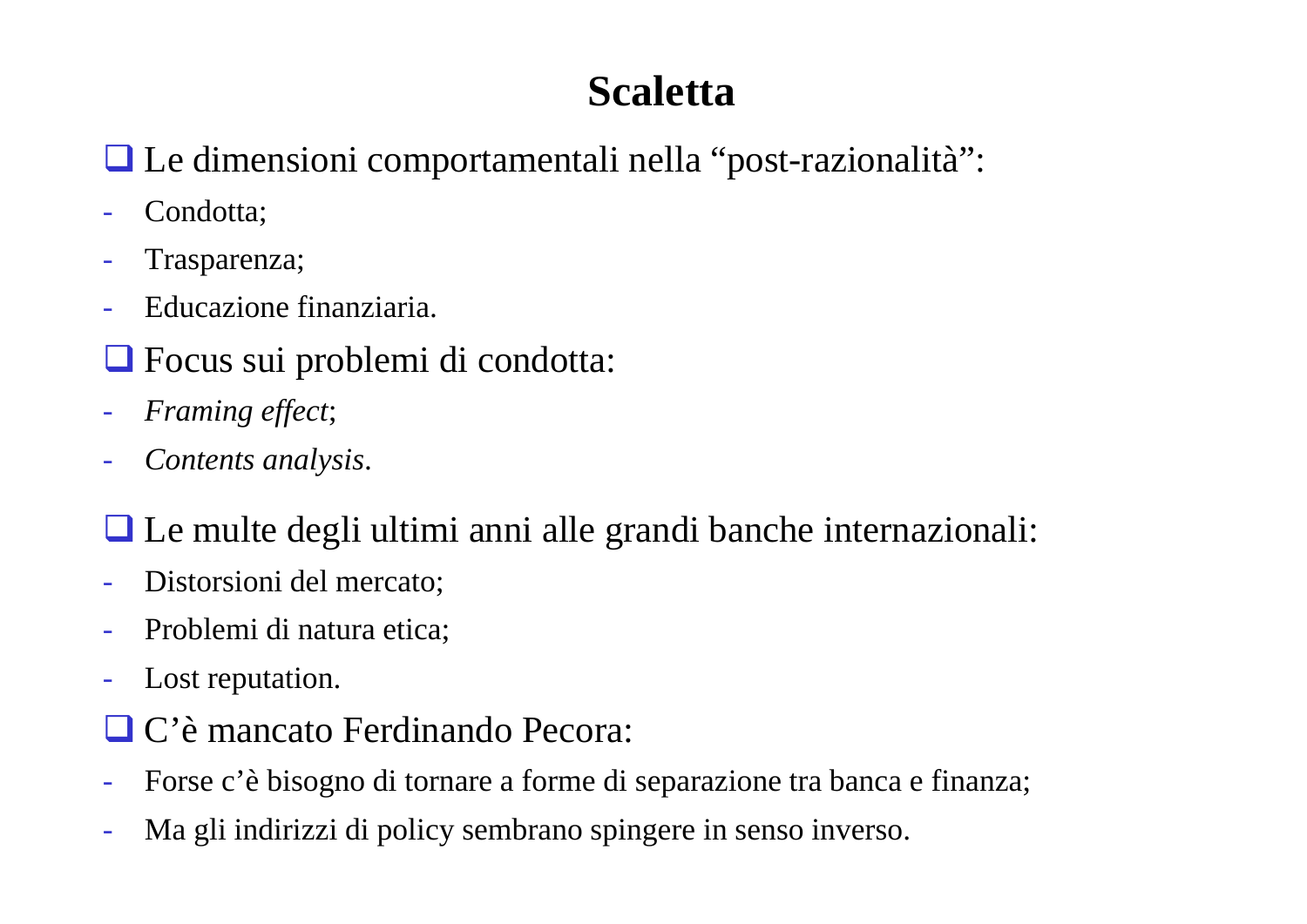## **Le multe degli ultimi anni alle grandi banche internazionali – 1**

#### **Table 3. Mi sdoi ngs related regulatory fi n es/settlements by allegation (Jan 2010 – O ct 2014)**

|                                                                        | \$ billions | $\%$  |
|------------------------------------------------------------------------|-------------|-------|
| misselling MBS to investors                                            | 39.05       | 34.18 |
| $discriminatory lending + foreclosure abuses + fraud on consumers$     | 35.10       | 30.72 |
| misselling MBS to Fannie Mae/Freddie Mac                               | 18.33       | 16.04 |
| breaking US sanctions $+$ money-laundering $+$ fraudulent tax shelters | 12.25       | 10.73 |
| rigging markets (interest rates; forex; municipal bonds; electricity)  | 6.85        | 6.00  |
| others                                                                 | 2.67        | 2.34  |

*Source: own grouping on data derived from official announcements on the web (see the Appendix for details).*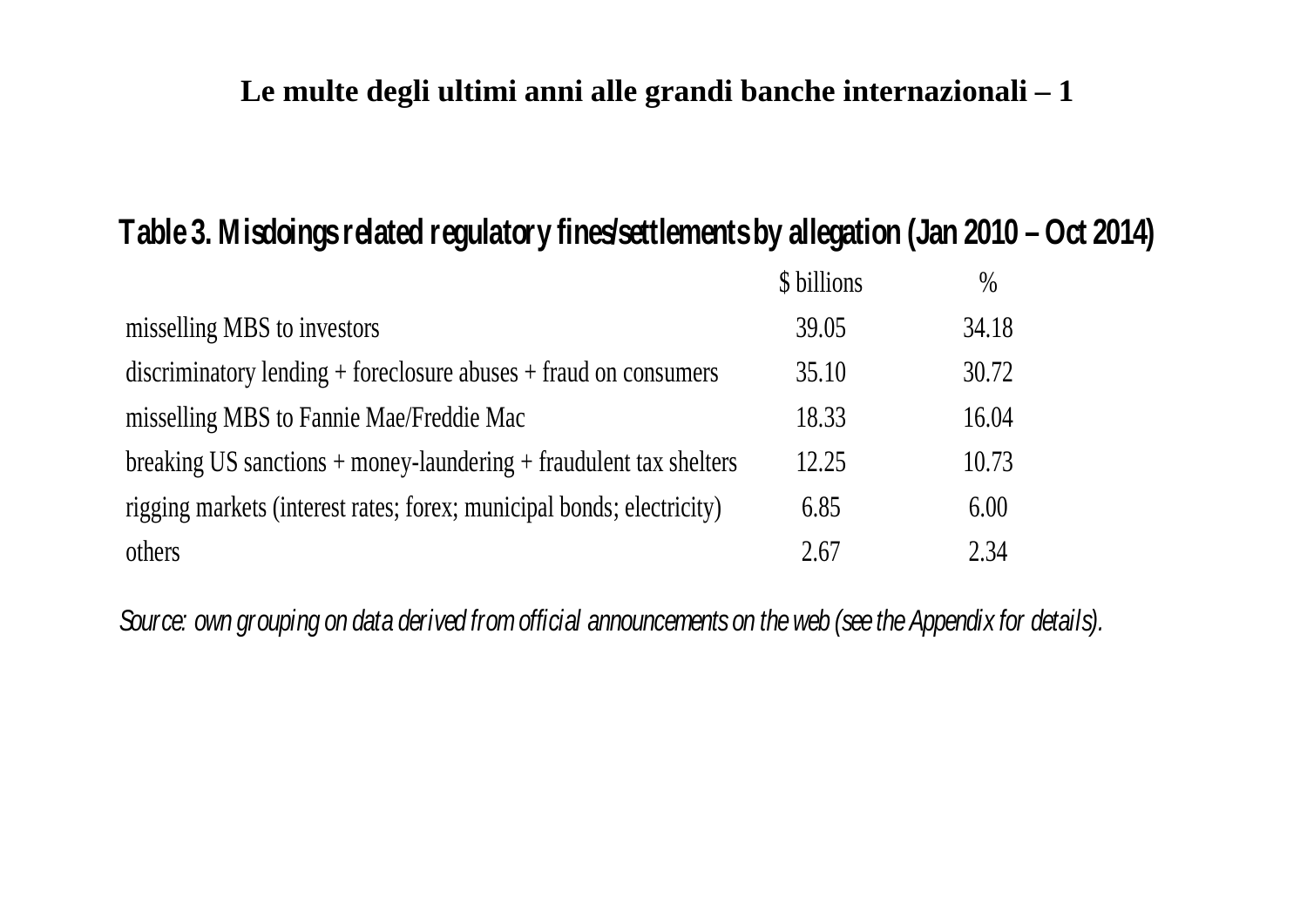## **Le multe degli ultimi anni alle grandi banche internazionali – 2**

#### **Table 2. Misdoi ngs related regulatory fi nesan d settlementsby bank'sshare (January 2010 -- October 2014) and incidence on tier 1 capital (Q2 2013)**

|                         | (A)         |       | (B)                               |         |
|-------------------------|-------------|-------|-----------------------------------|---------|
|                         | Settlements |       | Tier1 capital Q2 2013 (from FDIC) | (B)/(A) |
|                         | \$ billions | $\%$  | \$ billions                       | $\%$    |
| <b>Bank of America</b>  | 32.33       | 28.30 | 157                               | 20.60   |
| JPMorgan                | 14.43       | 12.63 | 164                               | 8.80    |
| <b>BNP</b> Paribas      | 8.90        | 7.79  | 100                               | 8.90    |
| Citigroup               | 7.09        | 6.21  | 144                               | 4.92    |
| <b>UBS</b>              | 5.53        | 4.84  | 42                                | 13.15   |
| Deutsche Bank           | 3.60        | 3.15  | 71                                | 5.07    |
| <b>HSBC</b> Holdings    | 2.72        | 2.38  | 150                               | 1.81    |
| <b>Wells Fargo</b>      | 1.76        | 1.54  | 133                               | 1.33    |
| Goldman Sachs           | 1.75        | 1.54  | 71                                | 2.47    |
| <b>RBS</b>              | 0.98        | 0.86  | 89                                | 1.10    |
| <b>Barclays</b>         | 0.75        | 0.66  | 80                                | 0.94    |
| Societe General         | 0.70        | 0.61  | 52                                | 1.35    |
| <b>American Express</b> | 0.19        | 0.16  |                                   |         |
| Not allocated           | 33.50       | 29.32 |                                   |         |
| Total                   | 114.25      |       | 1253                              | 9.12    |

*Source: own calculations on data derived from official announcements on the web (see the Appendix for details).*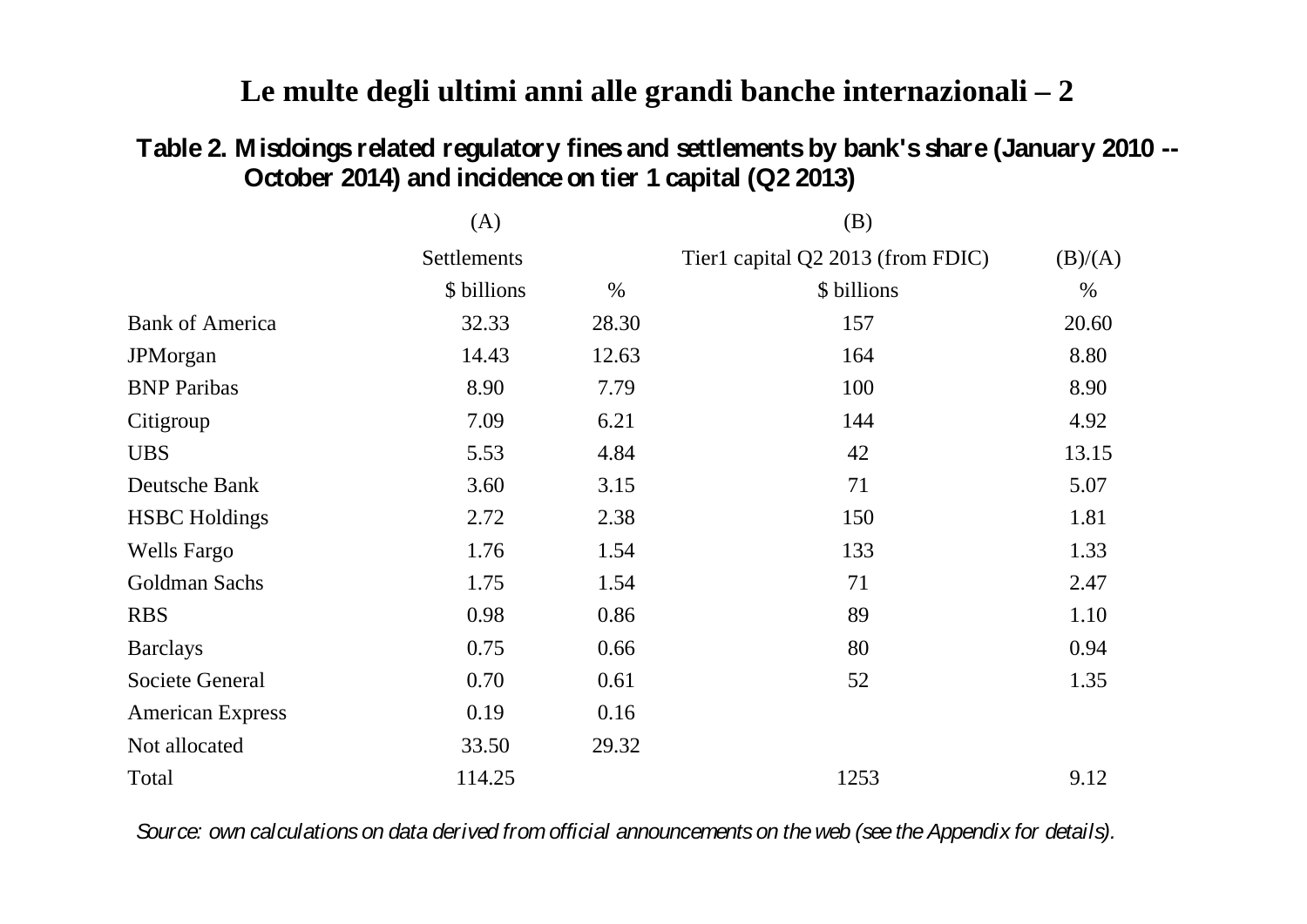### Le multe degli ultimi anni alle grandi banche internazionali - 3

#### Figure 1. Trust in industries - Global index for 2013

**TRUST IN INDUSTRIES - GLOBAL** 



Source: Edelman (2014).